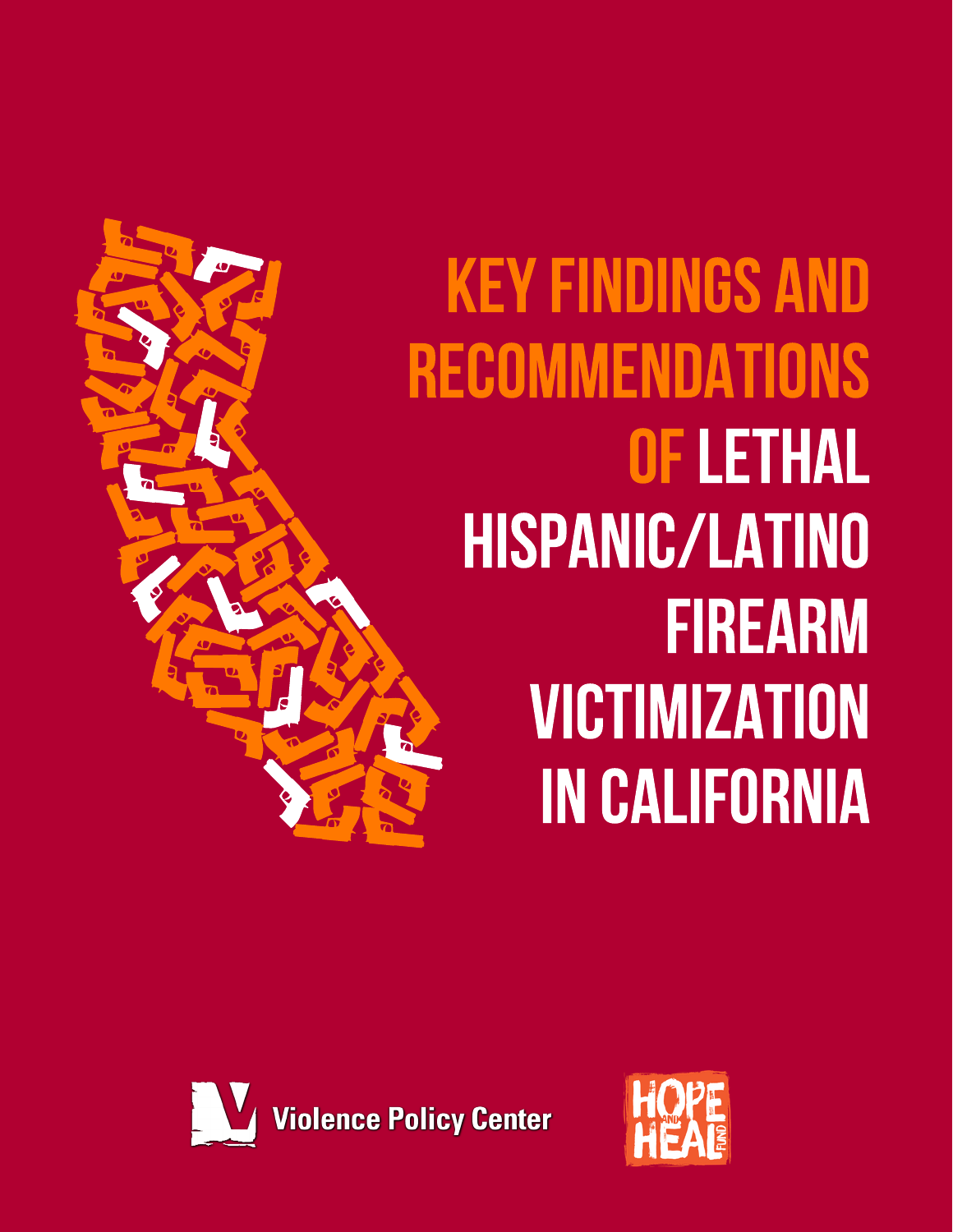This document offers select information from the February 2019 Violence Policy Center study *Lethal Hispanic/Latino Firearm Victimization in California.* Funded under a grant from the Hope and Heal Fund, the full study is available at http://www.vpc.org/studies/CAlatino.pdf.

For English and Spanish language versions of the study, its key findings and recommendations, and social media tools, please visit http://www.vpc.org/CAlatino/.

The definitions used in this study are dictated by the terms utilized by government agencies in the collection of information. The Violence Policy Center recognizes the role played by language and the importance of identity language. We understand that the population included within the term Hispanic may not identify with this label. While this term is used throughout the study to remain consistent with the data as reported, our intent is not to reiterate or endorse any implications that may accompany it. Hopefully, in the near future data collection will become more sensitive and responsive to relevant terminology and identity language, such as Latino/a or Latinx.

Additional information for white, black, Asian/Pacific Islander, and American Indian/Alaska Native victims is contained in the full study.

Copyright © February 2019 Violence Policy Center

The Violence Policy Center (VPC) is a national nonprofit educational organization that conducts research and public education on violence in America and provides information and analysis to policymakers, journalists, advocates, and the general public.

This study was funded by the Hope and Heal Fund, the only collaborative-based fund in California committed to preventing gun violence in California. The Hope and Heal Fund invests in innovative, strategic and evidence-based solutions to prevent gun violence. The Hope and Heal Fund harnesses the collective power of individuals, communities, government and philanthropy to ensure homes and communities in California are safe and free from gun death, injury and trauma. For more information about the Hope and Heal Fund, please visit hopeandhealfund.org.

For a complete list of VPC publications with document links, please visit http://www.vpc.org/publications.

**To learn more about the Violence Policy Center, or to make a tax-deductible contribution to help support our work, please visit www.vpc.org.**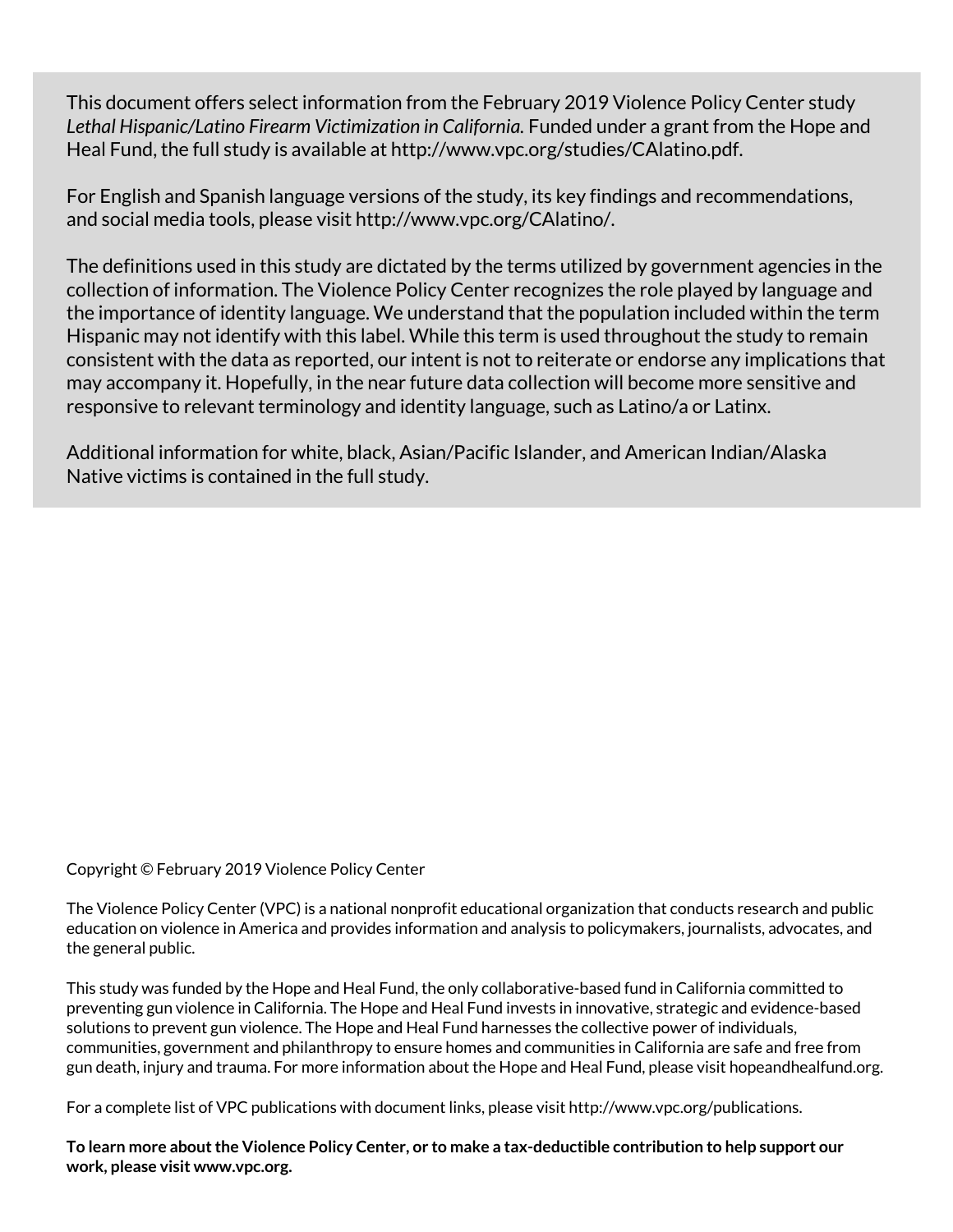## Key Findings from Section One: Public Health Data— All Ages and Section Two: Public Health Data— Ages 10 to 24

#### **In 2016, for Hispanics of all ages:**

- Nine hundred and twenty-one Hispanics were killed by firearms in California in homicides, suicides, and unintentional deaths.
- There were 909 Hispanic victims of homicide by any means in California. The Hispanic homicide victimization rate for 2016 was 5.95 per 100,000. Of these, 672 (74 percent) were killed by gunfire. The Hispanic firearm homicide victimization rate for 2016 was 4.40 per 100,000.
- There were 783 Hispanic male victims murdered in California. The Hispanic male homicide victimization rate for 2016 was 10.19 per 100,000. Of these, 605 (77 percent) were killed by gunfire. The Hispanic male firearm homicide victimization rate for 2016 was 7.88 per 100,000.
- There were 126 Hispanic female victims murdered in California. The Hispanic female homicide victimization rate for 2016 was 1.66 per 100,000. Of these, 67 (53 percent) involved a firearm. The Hispanic female firearm homicide victimization rate for 2016 was 0.88 per 100,000.



*Percentages of Hispanic victims of homicide by firearm in California in red, non-firearm homicide victims in gray.* 

■ Homicide ranked as the 12th leading cause of death for Hispanics in California (7th for Hispanic males and 16th for Hispanic females).



*Percentages of Hispanic victims of suicide by firearm in California in orange, nonfirearm suicide victims in gray.* 

- There were 848 Hispanic suicide victims by any means in California. The Hispanic suicide rate for 2016 was 5.55 per 100,000. Of these, 231 (27 percent) involved a firearm. The Hispanic firearm suicide rate for 2016 was 1.51 per 100,000.
- There were 694 Hispanic male suicide victims in California. The Hispanic male suicide rate for 2016 was 9.03 per 100,000. Of these, 216 (31 percent) involved a firearm. The Hispanic male firearm suicide rate for 2016 was 2.81 per 100,000.
- There were 154 Hispanic female suicide victims in California. The Hispanic female suicide rate for 2016 was 2.03 per 100,000. Of these, 15 (10 percent) involved a firearm. The Hispanic female firearm suicide rate for 2016 was 0.20 per 100,000.

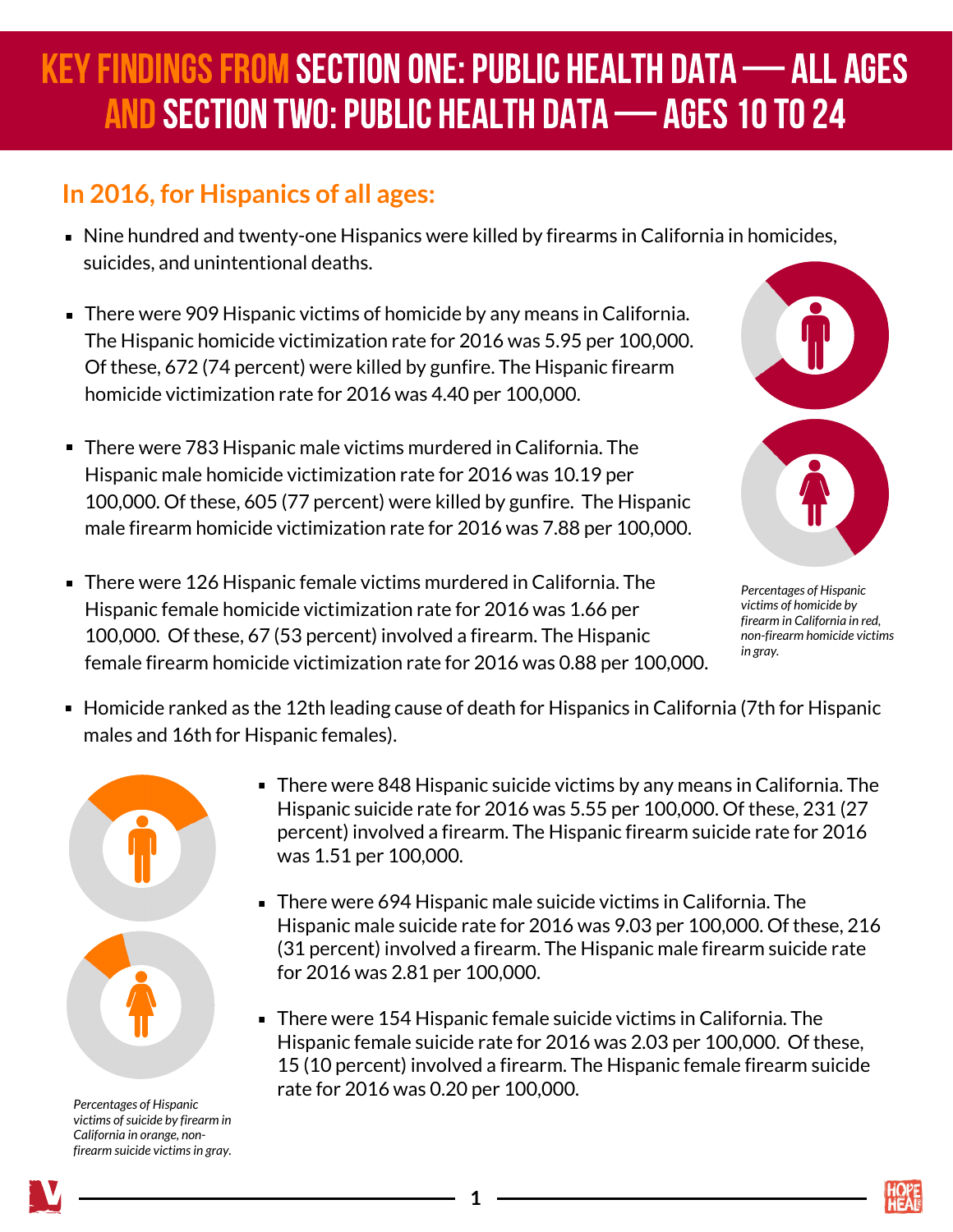In 2016, suicide ranked as the 13th leading cause of death for Hispanics in California (9th for Hispanic males and 15th for Hispanic females).

#### **From 1999 to 2016, for Hispanics of all ages:**

- More than 16,600 Hispanics died from guns in California: 12,912 in firearm homicides, 3,402 in firearm suicides, and 319 in unintentional firearm deaths. Broken out by sex, guns killed 15,222 Hispanic males and 1,411 Hispanic females.
- Nearly three quarters of all Hispanic homicide victims in California were killed with a firearm (74 percent).
- A third of all Hispanic suicide victims in California used a firearm (33 percent).

#### **In 2016, for Hispanics ages 10 to 24:**

- Three hundred and twenty-two Hispanics ages 10 to 24 were killed by firearms in California in homicides, suicides, and unintentional deaths.
- There were 316 Hispanic victims of homicide ages 10 to 24 by any means in California. The Hispanic homicide victimization rate for this age group in 2016 was 8.03 per 100,000. Of these, 261 (83 percent) were killed by gunfire. The Hispanic firearm homicide victimization rate for this age group for 2016 was 6.63 per 100,000.
- There were 282 Hispanic male victims ages 10 to 24 murdered in California. The Hispanic male homicide victimization rate for this age group for 2016 was 14.06 per 100,000. Of these, 237 (84 percent) were killed by gunfire. The Hispanic male firearm homicide victimization rate for this age group for 2016 was 11.82 per 100,000.
- There were 34 Hispanic female victims ages 10 to 24 murdered in California. The Hispanic female homicide victimization rate for this age group in 2016 was 1.76 per 100,000. Of these, 24 (71 percent) were killed by gunfire. The Hispanic female firearm homicide victimization for this age group for 2016 was 1.24 per 100,000.



*In 2016, 84% of Hispanic male victims of homicide ages 10 to 24 in California were killed by gunfire.* 



*In 2016, 71% of Hispanic female victims of homicide ages 10 to 24 in California were killed by gunfire.* 

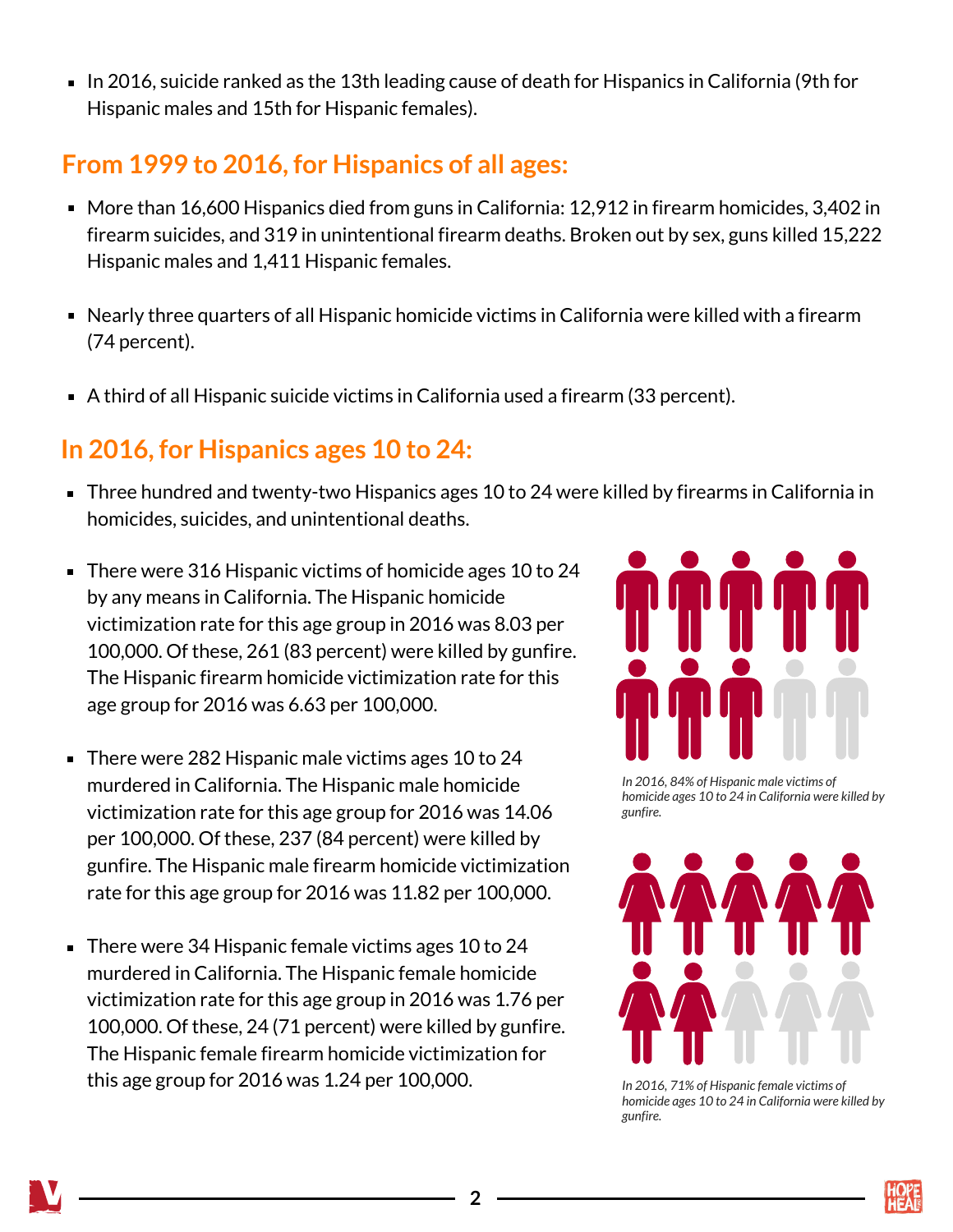- In 2016, homicide ranked as the 2nd leading cause of death for Hispanics ages 10 to 24 in California (2nd for Hispanic males in this age group and 4th for Hispanic females in this age group).
- There were 186 Hispanic suicide victims ages 10 to 24 by any means in California. The Hispanic suicide rate for this age group for 2016 was 4.73 per 100,000. Of these, 61 (33 percent) involved a firearm. The Hispanic firearm suicide rate for this age group for 2016 was 1.55 per 100,000.
- There were 150 Hispanic male suicide victims ages 10 to 24 in California. The Hispanic male suicide rate for this age group for 2016 was 7.48 per 100,000. Of these, 57 (38 percent) involved a firearm. The Hispanic male firearm suicide rate for this age group for 2016 was 2.84 per 100,000.
- There were 36 Hispanic female suicide victims ages 10 to 24 in California. The Hispanic female suicide rate for this age group for 2016 was 1.86 per 100,000.



*In 2016, 38% of Hispanic male victims of suicide ages 10 to 24 in California were killed with guns.* 

#### **From 1999 to 2016, for Hispanics ages 10 to 24:**

- Nearly 7,500 Hispanics ages 10 to 24 died from guns in California: 6,505 in firearm homicides, 814 in firearm suicides, and 166 in unintentional firearm deaths. Broken out by sex, guns killed 7,012 Hispanic males and 466 Hispanic females, ages 10 to 24.
- More than eight out of 10 Hispanic homicide victims ages 10 to 24 were killed with firearms (85 percent).
- Nearly a third (32 percent) of all Hispanic suicide victims ages 10 to 24 used a firearm.

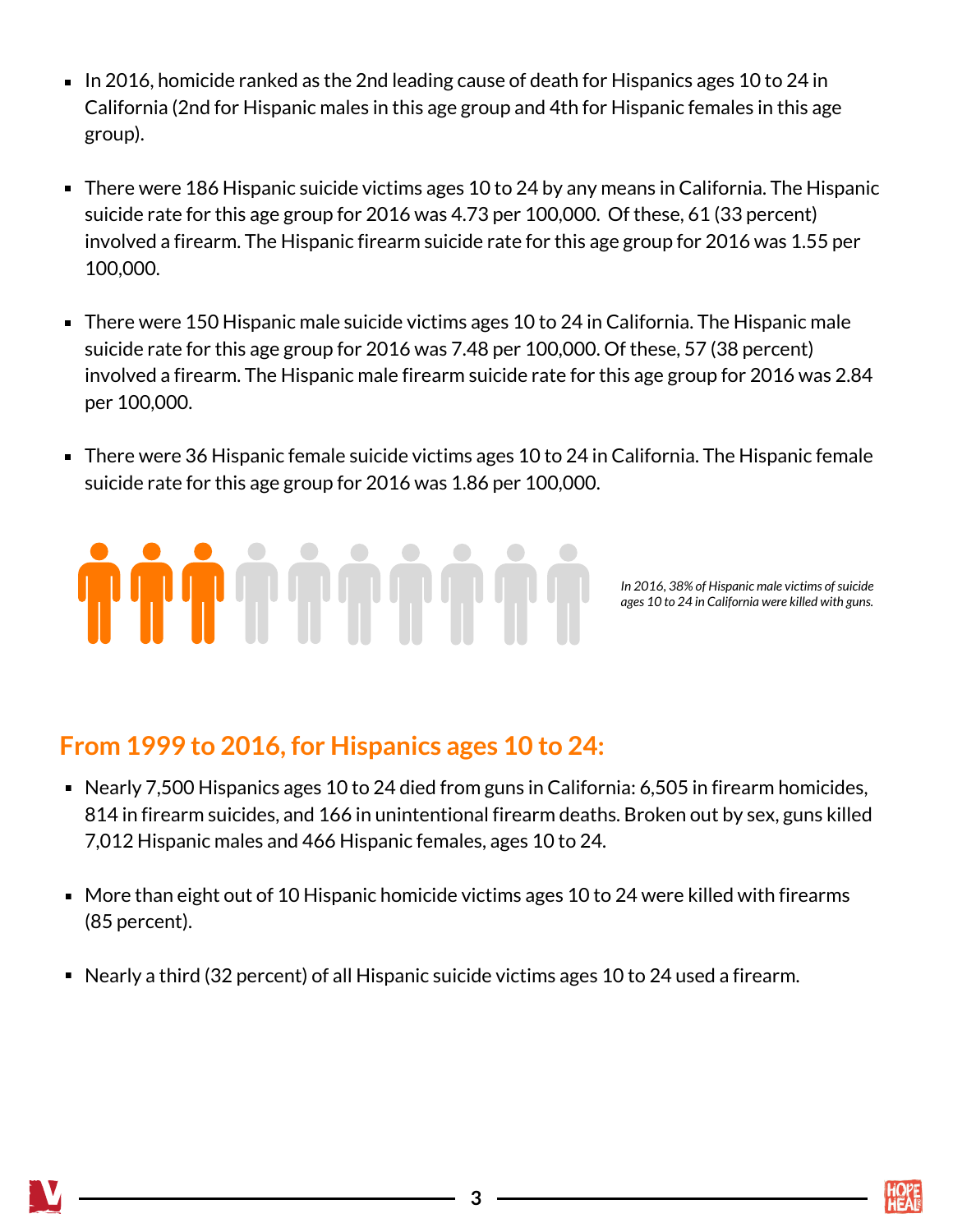## Key Findings from Section Three: Criminal Justice Homicide Data

#### **In 2016, for Hispanics of all ages in California:**

- For homicides in which the weapon used could be identified, 75 percent of Hispanic victims (612 out of 819) were shot and killed with guns. Of these, 67 percent (411 victims) were killed with handguns. There were 124 victims (15 percent) killed with knives or other cutting instruments, 29 victims (4 percent) killed by a blunt object, and 27 victims (3 percent) killed by bodily force.
- For homicides in which the victim to offender relationship could be identified, 53 percent of Hispanic victims (200 out of 378) were murdered by someone they knew. One hundred twenty-seven victims were killed by strangers. Of the victims who knew their offenders, 50 victims (25 percent) were intimate acquaintances of the offender.
- Among female victims, for homicides in which the victim to offender relationship could be identified, 91 percent of Hispanic female victims (70 out of 77) were murdered by someone they knew. Twenty-seven of these females (39 percent) were killed with guns. Of the 70 Hispanic female victims who knew their offenders, 44 victims (63 percent) were intimate acquaintances of the offender. Of the Hispanic female intimates murdered, 21 were killed with guns (48 percent).
- For homicides in which the circumstances could be identified, 86 percent (440 out of 512) were not related to the commission of any other felony. Twenty-eight percent (124 homicides) involved arguments between the victim and the offender. Six percent (26 homicides) were drive-by shootings.

*As noted in the full study, while information from the CDC's WISQARS database offers the most comprehensive tally of Hispanic lethal victimization, it offers very limited data on the type of firearms used in homicides and no information on the factors surrounding the homicide (e.g., victim to offender relationship, circumstances, location). The Federal Bureau of Investigation's (FBI) annual Supplementary Homicide Report (SHR) does report such information, albeit on a smaller number of incidents. Section Three: Criminal Justice Homicide Data of the full study presents information maintained by the California Department of Justice's Criminal Justice Statistics Center (CJSC) for submission to the FBI SHR.* 



**Item 5**

*In 2016 for homicides in which the weapon used could be identified, 75 percent of Hispanic victims were shot and killed with guns. Of these, 67 percent were killed with handguns.* 

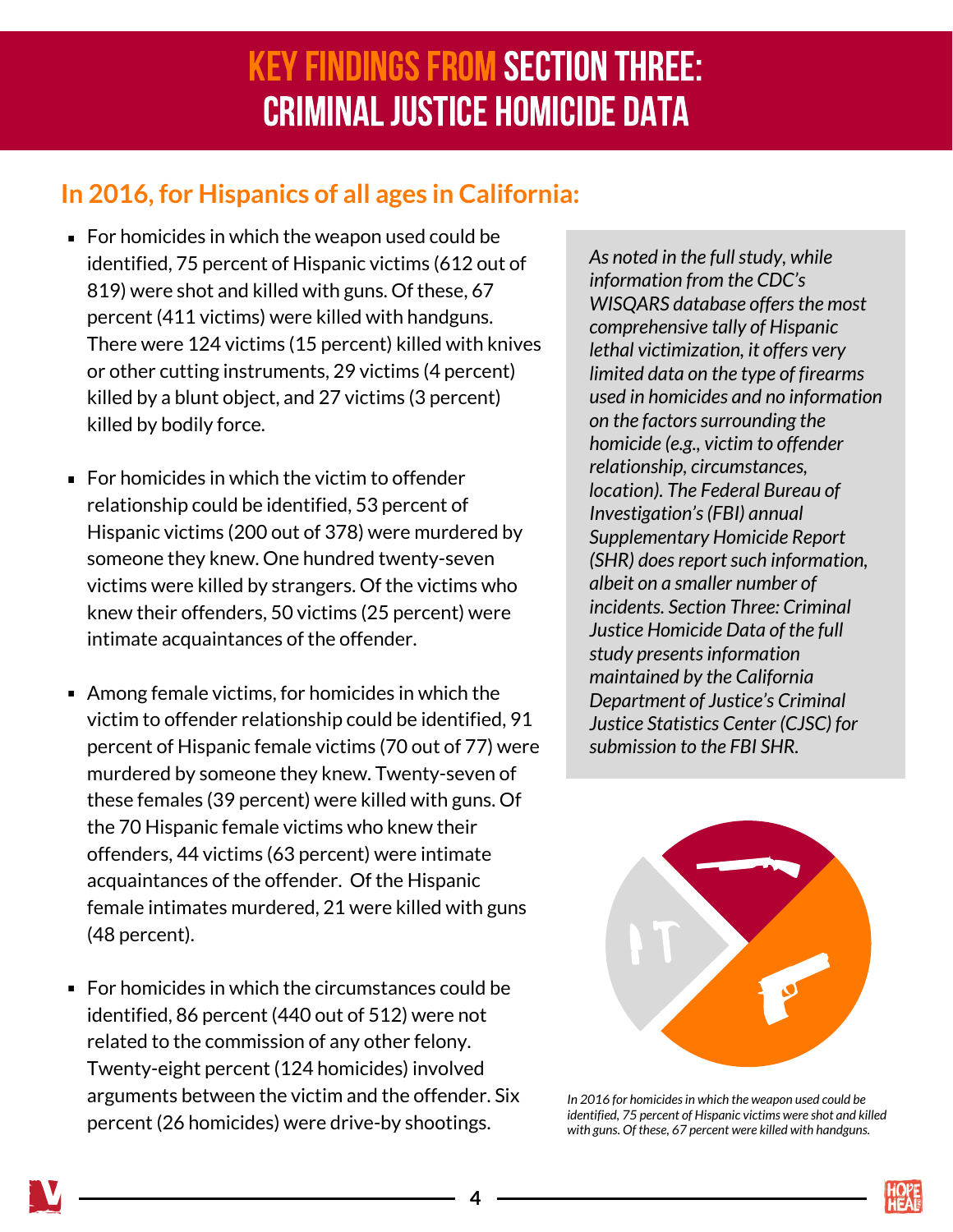■ For homicides in which the location could be determined, 50 percent (405 out of 818) occurred on a street, sidewalk, or in a parking lot. Twenty-one percent (173 out of 818) occurred in the home of the victim or offender. Seven percent (57 out of 818) occurred at another residence, and seven percent (59 out of 818) occurred in a vehicle.

#### **Item 5 In 2016, for Hispanics ages 10 to 24 in California:**



**In 2016 for homicides in which the weapon used could be** *identified, 83 percent of Hispanic victims ages 10 to 24 were shot and killed with guns. Of these, 68 percent were killed with handguns.* 

- For homicides in which the weapon used could be identified, 83 percent of Hispanic victims ages 10 to 24 (237 out of 284) were shot and killed with guns. Of these, 68 percent (161 victims) were killed with handguns. There were 38 victims (13 percent) killed with knives or other cutting instruments and one victim (less than 1 percent) killed by bodily force.
- For homicides in which the victim to offender relationship could be identified, 41 percent of Hispanic victims ages 10 to 24 (52 out of 127) were murdered by someone they knew. Fifty-three victims were killed by strangers. Of the victims who knew their offenders, 12 victims (23 percent) were intimate acquaintances of the offender.
- Among female victims, for homicides in which the victim to offender relationship could be identified, 83 percent of Hispanic female victims ages 10 to 24 (15 out of 18) were murdered by someone they knew. Nine of these females (60 percent) were killed with guns. Of the 15 Hispanic female victims ages 10 to 24 who knew their offenders, 10 victims (67 percent) were intimate acquaintances of the offender. Of the Hispanic female intimates ages 10 to 24 murdered, five were killed with guns (50 percent).
- For homicides in which the circumstances could be identified, 86 percent (163 out of 189) were not related to the commission of any other felony. Twenty-two percent (36 homicides) involved arguments between the victim and the offender. Eight percent (13 homicides) were drive-by shootings.
- For homicides in which the location could be determined, 54 percent (151 out of 280) occurred on a street, sidewalk, or in a parking lot. Eleven percent (32 out of 280) occurred in the home of the victim or offender. Ten percent (28 out of 280) occurred at another residence, and 10 percent (28 out of 280) occurred in a vehicle.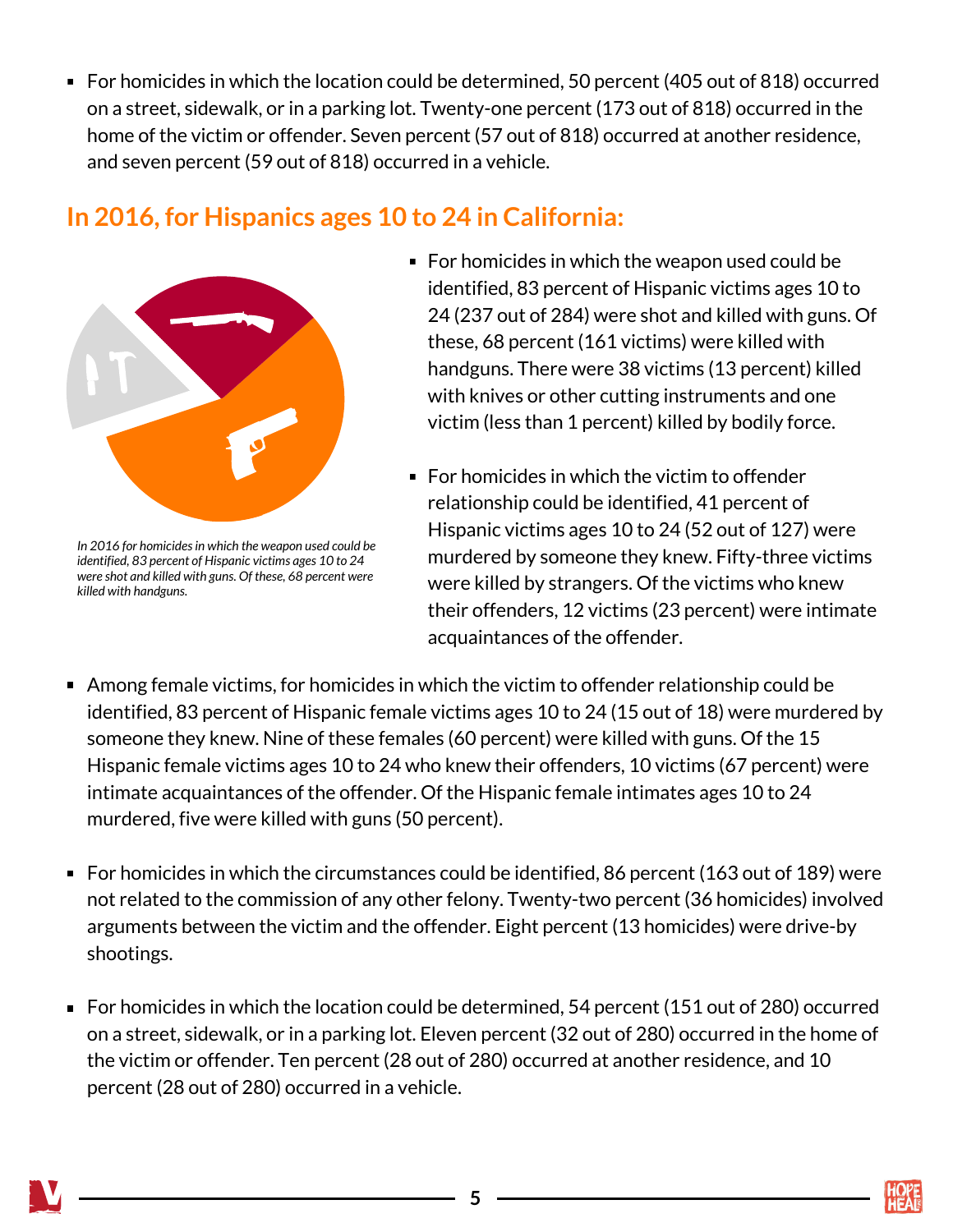## **RECOMMENDATIONS**

#### **FIRFARMS**



- **Effective violence prevention strategies must include measures that** recognize the role played by firearms, especially handguns, in lethal Hispanic victimization. In addition, it is important to recognize that a significant percentage of the most impacted age group, victims ages 10 to 24, cannot legally purchase a handgun in California unless they are over the age of 21. Recognizing these facts, prevention strategies to limit exposure to firearms in this age range are of the utmost importance. Key components of such a strategy could include the identification of the make, model, and caliber of weapons most preferred by this age group as well as analyses identifying the sources of the weapons.
- Resources should be devoted to the development, identification, implementation, and expansion of effective and comprehensive violence intervention and prevention strategies that include a focus on the psychological well-being of survivors of, and witnesses to, gun violence. Such trauma-informed efforts should be tailored to local circumstances and needs while engaging community leaders and stakeholders. At the same time, state and regional policies should incorporate elements necessary to help ensure effective community practices.

#### Improve **DATA** COLLECTION

- Ensure full funding of, and participation in, the California Violent Death Reporting System (Cal-VDRS), part of the National Violent Death Reporting System (NVDRS).
- **Improve data quality and accuracy by linking data sets across sectors with a** unique case identifier.
- 
- **IMPROVE COLLECTION AND ACCESS to COUNTY, CITY, and neighborhood level data.**
- I dentify and add useful modules and/or increased sample sizes to existing statewide surveys.
- Identify ways to make current public databases more easily accessed and understood to increase their utility. Provide user-friendly technical assistance to public data users.
- For those who administer or contribute to different data sets or collection systems, create and support opportunities to analyze and discuss potential ways to integrate and synthesize such information.



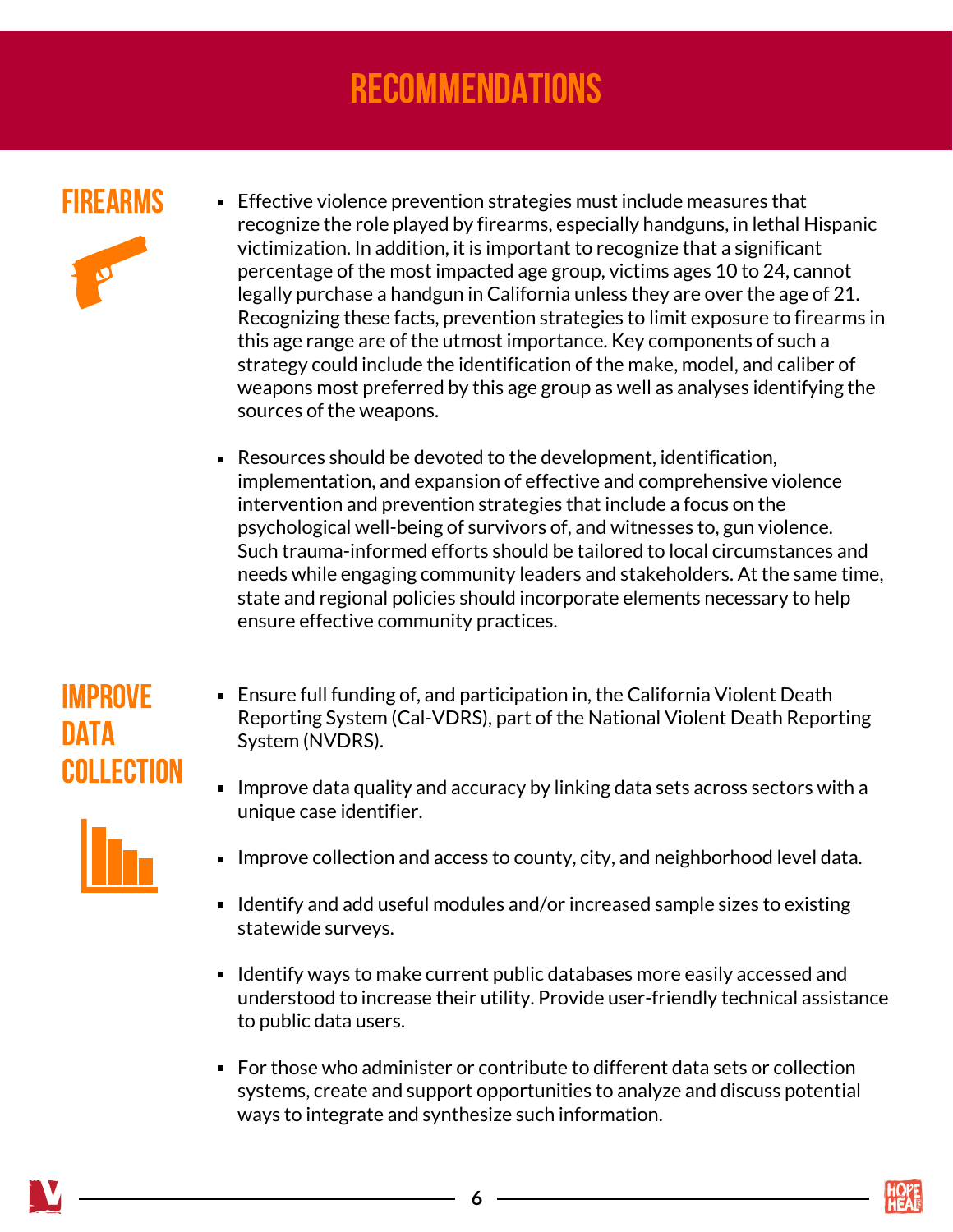Increase commitment to regularly administered, fully funded statewide survey data to complement mortality information for context in a manner similar to the U.S. Department of Justice's Bureau of Justice Statistics National Crime Victimization Survey (NCVS).

### Improving race and **FTHNICITY** information



- Explore the potential of improving data collection through legislative mandates or modified policy guidelines.
- Improve and expand the understanding of the complex nature of data collection and interpretation surrounding race and ethnicity and its intertwined relationship with other social determinants of health (e.g., poverty, housing segregation, educational and employment opportunity). Promote the proper understanding, limitations, and interpretation of data analyses based on the existing race and ethnicity classifications.
- I dentify best practices for guidelines and training on how to better identify and report ethnicity.
- Link and compare information within different database systems to ensure the integrity and accuracy of ethnic classification.
- Engage Hispanic and other communities of color (e.g., community organizations) in problem-solving around data collection and use.

Because of limitations in data collection, the true scale of gun violence's impact on Hispanic men, women, boys, and girls in California is not fully known. Comprehensive, consistent, and reliable information from a broad range of sources is necessary to ensure that violence prevention policies work to save lives, protect families, and ensure healthy communities. This is true not only for Hispanics in California, but for all residents of the state.